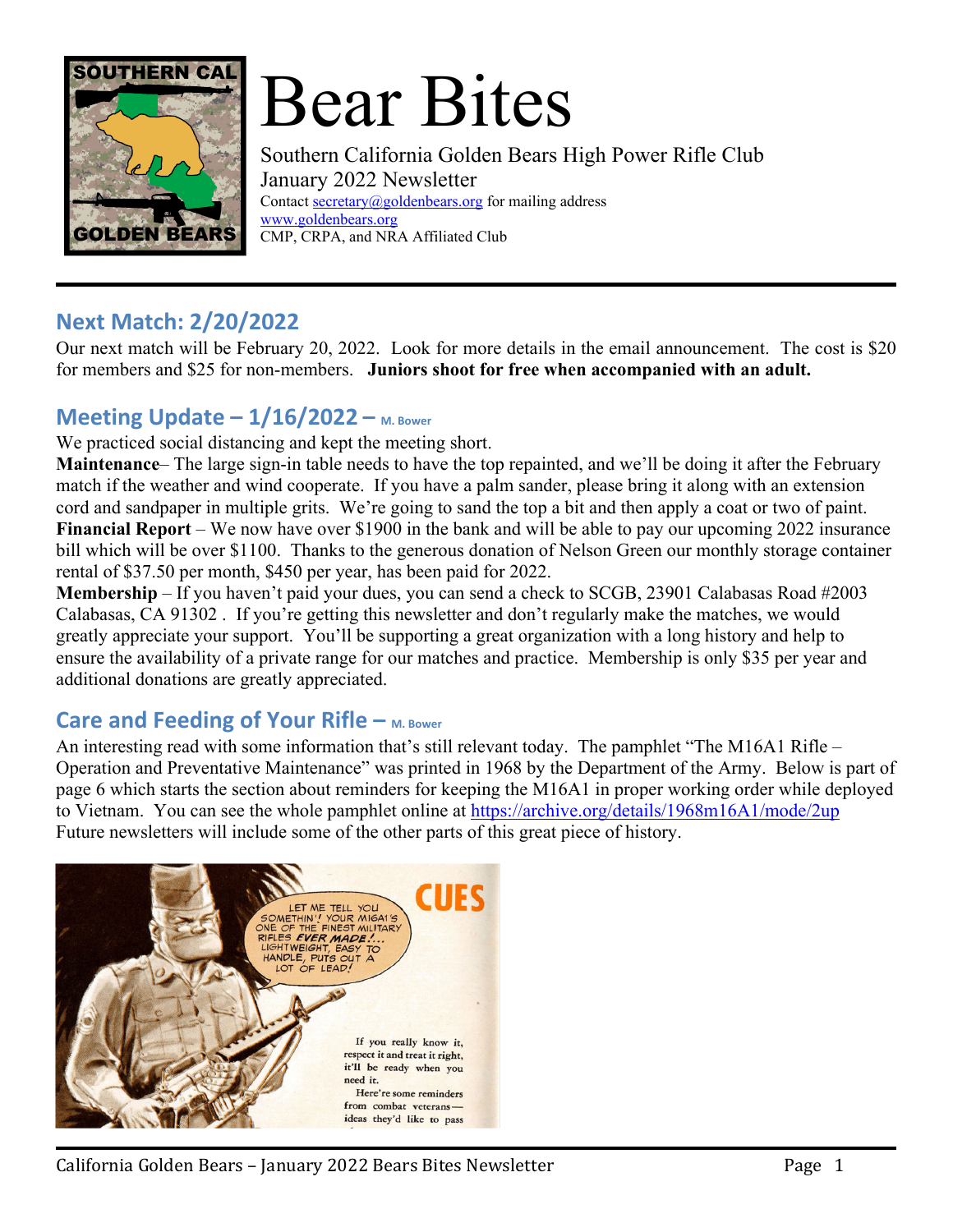## **Results – Golden Bears Match: 1/16/2022– M. Bower**

We had near perfect weather and only a few traffic breaks. Thanks to Rob Abelson who handled the RSO duties and Gil Vargas who assisted in the offhand stage after completing his string. Mark Bower led all shooters in the 80 round group with a 771-14x while Dave Wilson shot his M1 Garand and posted a 459-7X for high score in the 50 round group. (Editors Note: Steve put a few shots on my target during rapid sitting which helped me on the first string. You know the old saying about crossfires….There are those that have crossfired, those that will crossfire, and those that will again. I fall into the last category, and I think most shooters are similarly afflicted) Hope to see you at the February match.

| Southern California Golden Bears - XTC (on reduced size targets) |                            |                             |           |           |        |           |              |
|------------------------------------------------------------------|----------------------------|-----------------------------|-----------|-----------|--------|-----------|--------------|
|                                                                  | <b>NRA</b><br><b>Class</b> | <b>Rifle</b><br><b>Type</b> | <b>OH</b> | <b>RS</b> | RP     | <b>SP</b> | <b>Total</b> |
| 80 or 50 Shot Match                                              |                            |                             |           |           |        |           |              |
| Mark Bower                                                       | EX                         | <b>SR</b>                   | 182.01    | 198.03    | 196.03 | 195.07    | 771.14       |
| Darren Rosenbaum                                                 | MA                         | SR                          | 173.03    | 188.03    | 192.00 | 185.02    | 738.08       |
| <b>Steve Caplan</b>                                              | EX                         | SR                          | 178.00    | 156.01    | 192.02 | 194.07    | 720.10       |
| Nuran Degirmen                                                   | <b>UNC</b>                 | SR                          | 177.00    | 181.03    | 185.00 | 168.00    | 711.03       |
| Garrett Cheyno                                                   | <b>UNC</b>                 | SR                          | 162.00    | 168.02    | 157.00 | 130.01    | 617.03       |
| Dave Wilson                                                      | MK.                        | <b>VSR</b>                  | 87.01     | 90.00     | 91.00  | 191.06    | 459.07       |
| Gil Vargas                                                       | <b>UNC</b>                 | SR                          | 71.00     | 81.00     | 85.00  | 180.02    | 417.02       |
| Ray Cruz                                                         | <b>UNC</b>                 | SR                          | 75.01     | 77.01     | 69.00  | 151.00    | 372.02       |

#### **Looking Back to 2002 – M. Bower**

Thanks to Tom Temple who brought some old newsletters to the November Bears match. I found one of the 2002 newsletters, and it noted that the Bears had been running strong for fifteen years. **Yes, that means it's our 35th year in 2022.** 

From that same newsletter, a short article on F-Class will bring a smile to the "sling shooters" - For 2002 "The NRA is working to define the rules for F-Class Prone Class for Highpower Shooting. The basic idea is the old guys and silhouette shooters who need scopes to see the target can now compete and set records. We can see how this will fit into our matches at the January meeting.". Fifteen years later, 4.5 power scopes on Service Rifles and anything you want on a Match Rifle would be permitted.

#### **Upcoming Matches and Shoots**

#### **The following local matches are coming up in February 2022**

February 6 – Ojai Valley Gun Club – XTC Match on electronic targets – www.ovgc.org

February 12 – Burbank Rifle and Revolver Club – XTC Match – www.brrc.org

February 19 – Burbank Rifle and Revolver Club – Midrange – www.brrc.org

February 20 – Golden Bears Monthly Match at Fort Angeles

#### **Affiliations**

#### **The Golden Bears are proud to be a CRPA, NRA, and CMP affiliated club.**